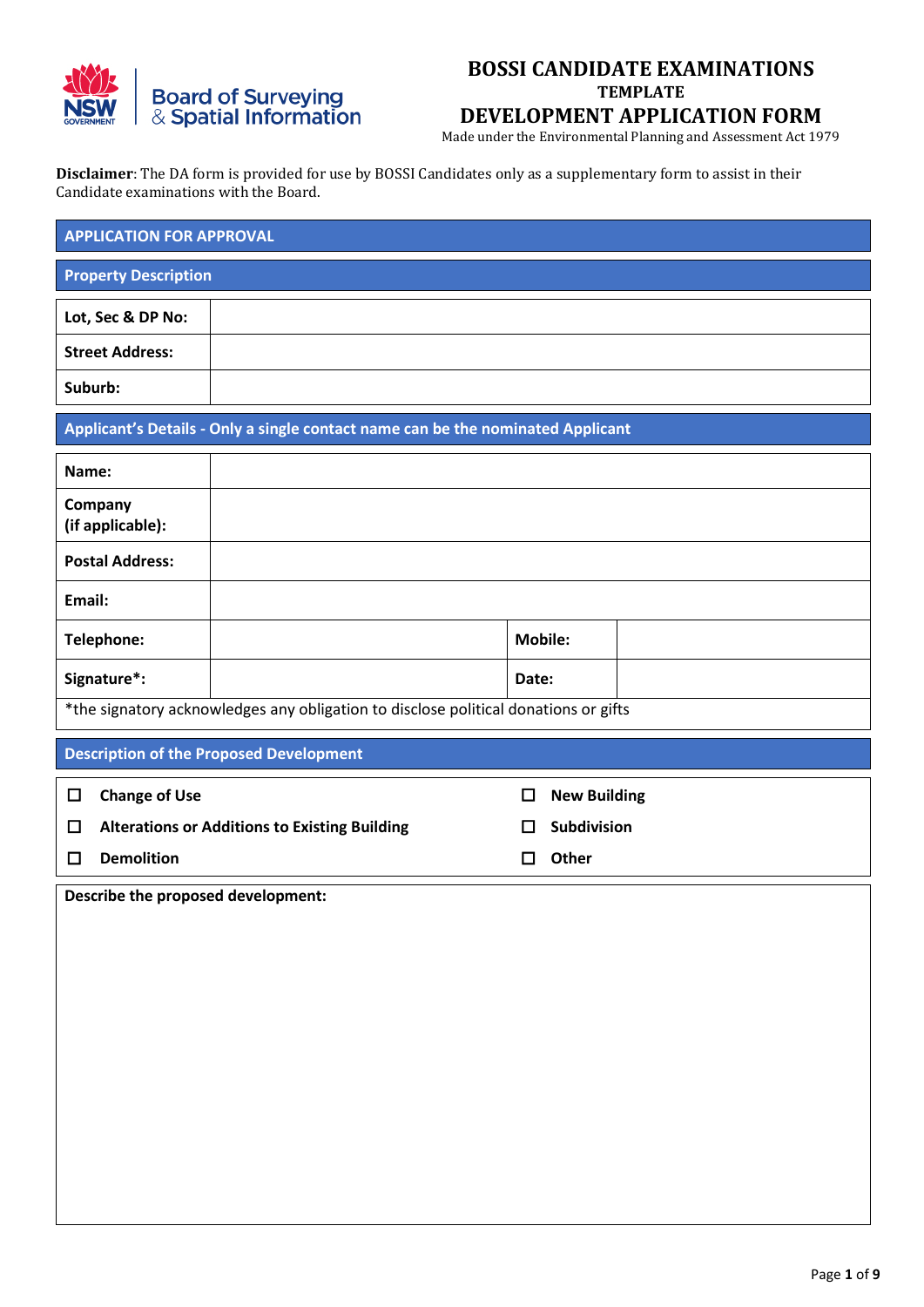

Made under the Environmental Planning and Assessment Act 1979

**Disclaimer**: The DA form is provided for use by BOSSI Candidates only as a supplementary form to assist in their Candidate examinations with the Board.

| <b>Estimated Cost:</b><br>\$<br>The value of the development is the genuine estimate of the costs associated with the construction of the building<br>(including labour), and the costs associated with the preparation of the building for the purpose for which it is to<br>be used (including the costs of installing plant, fittings, fixtures and equipment) and includes GST (Refer to NSW<br>Department of Planning, Environment and Industry Planning Circular PS13-002).<br>For development costs between \$100,000 and \$3 million, a quote from an independent, qualified builder,<br>٠<br>architect, building designer or quantity surveyor will be required<br>For development costs exceeding \$3 million, a quantity surveyor's cost report will be required.<br>٠<br>For large scale developments, the capital investment value will be required. The capital investment value of a<br>٠<br>project includes all costs necessary to establish and operate the project, including the design and construction<br>of buildings, structures, associated infrastructure and fixed or mobile plant and equipment (but excluding land<br>costs and GST). Refer to NSW Department of Planning, Environment and Industry Planning Circular PS10-008).<br><b>Type of Development</b><br><b>Local Development</b><br><b>Integrated development</b><br><b>Designated Development</b><br>п<br>П<br>$\Box$<br><b>Integrated Development - Approvals from State Authorities</b><br>Approval or concurrence is required pursuant to:<br>Integrated Development Consent relates to development where consent is required from Council and one or more<br>government authorities in accordance with Section 4.46 of the Environmental Planning and Assessment Act 1979.<br>Does this development require a license, permit or approval under any of the following Acts?<br>Section 144 of the Fisheries Management Act 1994<br>$\Box$<br>Section 201 of the Fisheries Management Act 1994<br>$\Box$<br>Section 205 of the Fisheries Management Act 1994<br>$\Box$<br>Section 219 of the Fisheries Management Act 1994<br>□<br>Section 58 of the Heritage Act 1977<br>$\Box$<br>Section 90 of the National Parks and Wildlife Act 1974<br>$\Box$<br>Sections 43(a), 47 and 55 of the Protection of the Environment Operations Act 1997<br>$\Box$<br>Sections 43(b), 48 and 55 of the Protection of the Environment Operations Act 1997<br>$\Box$<br>Sections 43(d), 55 and 122 of the Protection of the Environment Operations Act 1997<br>$\Box$<br>Section 100B of the Rural Fires Act 1997 |                  | <b>Estimated Cost of the Proposed Development</b> |  |  |  |  |  |  |
|---------------------------------------------------------------------------------------------------------------------------------------------------------------------------------------------------------------------------------------------------------------------------------------------------------------------------------------------------------------------------------------------------------------------------------------------------------------------------------------------------------------------------------------------------------------------------------------------------------------------------------------------------------------------------------------------------------------------------------------------------------------------------------------------------------------------------------------------------------------------------------------------------------------------------------------------------------------------------------------------------------------------------------------------------------------------------------------------------------------------------------------------------------------------------------------------------------------------------------------------------------------------------------------------------------------------------------------------------------------------------------------------------------------------------------------------------------------------------------------------------------------------------------------------------------------------------------------------------------------------------------------------------------------------------------------------------------------------------------------------------------------------------------------------------------------------------------------------------------------------------------------------------------------------------------------------------------------------------------------------------------------------------------------------------------------------------------------------------------------------------------------------------------------------------------------------------------------------------------------------------------------------------------------------------------------------------------------------------------------------------------------------------------------------------------------------------------------------------------------------------------------------------------------------------------------------------------------------|------------------|---------------------------------------------------|--|--|--|--|--|--|
|                                                                                                                                                                                                                                                                                                                                                                                                                                                                                                                                                                                                                                                                                                                                                                                                                                                                                                                                                                                                                                                                                                                                                                                                                                                                                                                                                                                                                                                                                                                                                                                                                                                                                                                                                                                                                                                                                                                                                                                                                                                                                                                                                                                                                                                                                                                                                                                                                                                                                                                                                                                             |                  |                                                   |  |  |  |  |  |  |
|                                                                                                                                                                                                                                                                                                                                                                                                                                                                                                                                                                                                                                                                                                                                                                                                                                                                                                                                                                                                                                                                                                                                                                                                                                                                                                                                                                                                                                                                                                                                                                                                                                                                                                                                                                                                                                                                                                                                                                                                                                                                                                                                                                                                                                                                                                                                                                                                                                                                                                                                                                                             |                  |                                                   |  |  |  |  |  |  |
|                                                                                                                                                                                                                                                                                                                                                                                                                                                                                                                                                                                                                                                                                                                                                                                                                                                                                                                                                                                                                                                                                                                                                                                                                                                                                                                                                                                                                                                                                                                                                                                                                                                                                                                                                                                                                                                                                                                                                                                                                                                                                                                                                                                                                                                                                                                                                                                                                                                                                                                                                                                             |                  |                                                   |  |  |  |  |  |  |
|                                                                                                                                                                                                                                                                                                                                                                                                                                                                                                                                                                                                                                                                                                                                                                                                                                                                                                                                                                                                                                                                                                                                                                                                                                                                                                                                                                                                                                                                                                                                                                                                                                                                                                                                                                                                                                                                                                                                                                                                                                                                                                                                                                                                                                                                                                                                                                                                                                                                                                                                                                                             |                  |                                                   |  |  |  |  |  |  |
|                                                                                                                                                                                                                                                                                                                                                                                                                                                                                                                                                                                                                                                                                                                                                                                                                                                                                                                                                                                                                                                                                                                                                                                                                                                                                                                                                                                                                                                                                                                                                                                                                                                                                                                                                                                                                                                                                                                                                                                                                                                                                                                                                                                                                                                                                                                                                                                                                                                                                                                                                                                             |                  |                                                   |  |  |  |  |  |  |
|                                                                                                                                                                                                                                                                                                                                                                                                                                                                                                                                                                                                                                                                                                                                                                                                                                                                                                                                                                                                                                                                                                                                                                                                                                                                                                                                                                                                                                                                                                                                                                                                                                                                                                                                                                                                                                                                                                                                                                                                                                                                                                                                                                                                                                                                                                                                                                                                                                                                                                                                                                                             |                  |                                                   |  |  |  |  |  |  |
|                                                                                                                                                                                                                                                                                                                                                                                                                                                                                                                                                                                                                                                                                                                                                                                                                                                                                                                                                                                                                                                                                                                                                                                                                                                                                                                                                                                                                                                                                                                                                                                                                                                                                                                                                                                                                                                                                                                                                                                                                                                                                                                                                                                                                                                                                                                                                                                                                                                                                                                                                                                             |                  |                                                   |  |  |  |  |  |  |
|                                                                                                                                                                                                                                                                                                                                                                                                                                                                                                                                                                                                                                                                                                                                                                                                                                                                                                                                                                                                                                                                                                                                                                                                                                                                                                                                                                                                                                                                                                                                                                                                                                                                                                                                                                                                                                                                                                                                                                                                                                                                                                                                                                                                                                                                                                                                                                                                                                                                                                                                                                                             |                  |                                                   |  |  |  |  |  |  |
|                                                                                                                                                                                                                                                                                                                                                                                                                                                                                                                                                                                                                                                                                                                                                                                                                                                                                                                                                                                                                                                                                                                                                                                                                                                                                                                                                                                                                                                                                                                                                                                                                                                                                                                                                                                                                                                                                                                                                                                                                                                                                                                                                                                                                                                                                                                                                                                                                                                                                                                                                                                             |                  |                                                   |  |  |  |  |  |  |
|                                                                                                                                                                                                                                                                                                                                                                                                                                                                                                                                                                                                                                                                                                                                                                                                                                                                                                                                                                                                                                                                                                                                                                                                                                                                                                                                                                                                                                                                                                                                                                                                                                                                                                                                                                                                                                                                                                                                                                                                                                                                                                                                                                                                                                                                                                                                                                                                                                                                                                                                                                                             |                  |                                                   |  |  |  |  |  |  |
|                                                                                                                                                                                                                                                                                                                                                                                                                                                                                                                                                                                                                                                                                                                                                                                                                                                                                                                                                                                                                                                                                                                                                                                                                                                                                                                                                                                                                                                                                                                                                                                                                                                                                                                                                                                                                                                                                                                                                                                                                                                                                                                                                                                                                                                                                                                                                                                                                                                                                                                                                                                             |                  |                                                   |  |  |  |  |  |  |
|                                                                                                                                                                                                                                                                                                                                                                                                                                                                                                                                                                                                                                                                                                                                                                                                                                                                                                                                                                                                                                                                                                                                                                                                                                                                                                                                                                                                                                                                                                                                                                                                                                                                                                                                                                                                                                                                                                                                                                                                                                                                                                                                                                                                                                                                                                                                                                                                                                                                                                                                                                                             |                  |                                                   |  |  |  |  |  |  |
|                                                                                                                                                                                                                                                                                                                                                                                                                                                                                                                                                                                                                                                                                                                                                                                                                                                                                                                                                                                                                                                                                                                                                                                                                                                                                                                                                                                                                                                                                                                                                                                                                                                                                                                                                                                                                                                                                                                                                                                                                                                                                                                                                                                                                                                                                                                                                                                                                                                                                                                                                                                             |                  |                                                   |  |  |  |  |  |  |
|                                                                                                                                                                                                                                                                                                                                                                                                                                                                                                                                                                                                                                                                                                                                                                                                                                                                                                                                                                                                                                                                                                                                                                                                                                                                                                                                                                                                                                                                                                                                                                                                                                                                                                                                                                                                                                                                                                                                                                                                                                                                                                                                                                                                                                                                                                                                                                                                                                                                                                                                                                                             |                  |                                                   |  |  |  |  |  |  |
|                                                                                                                                                                                                                                                                                                                                                                                                                                                                                                                                                                                                                                                                                                                                                                                                                                                                                                                                                                                                                                                                                                                                                                                                                                                                                                                                                                                                                                                                                                                                                                                                                                                                                                                                                                                                                                                                                                                                                                                                                                                                                                                                                                                                                                                                                                                                                                                                                                                                                                                                                                                             |                  |                                                   |  |  |  |  |  |  |
| Sections 89, 90, 91 of the Water Management Act 2000                                                                                                                                                                                                                                                                                                                                                                                                                                                                                                                                                                                                                                                                                                                                                                                                                                                                                                                                                                                                                                                                                                                                                                                                                                                                                                                                                                                                                                                                                                                                                                                                                                                                                                                                                                                                                                                                                                                                                                                                                                                                                                                                                                                                                                                                                                                                                                                                                                                                                                                                        |                  |                                                   |  |  |  |  |  |  |
| Section 22 of the Coal Mine Compensation Act 2017                                                                                                                                                                                                                                                                                                                                                                                                                                                                                                                                                                                                                                                                                                                                                                                                                                                                                                                                                                                                                                                                                                                                                                                                                                                                                                                                                                                                                                                                                                                                                                                                                                                                                                                                                                                                                                                                                                                                                                                                                                                                                                                                                                                                                                                                                                                                                                                                                                                                                                                                           | $\Box$           |                                                   |  |  |  |  |  |  |
| Sections 63, 64 of the Mining Act 1992                                                                                                                                                                                                                                                                                                                                                                                                                                                                                                                                                                                                                                                                                                                                                                                                                                                                                                                                                                                                                                                                                                                                                                                                                                                                                                                                                                                                                                                                                                                                                                                                                                                                                                                                                                                                                                                                                                                                                                                                                                                                                                                                                                                                                                                                                                                                                                                                                                                                                                                                                      | $\Box$           |                                                   |  |  |  |  |  |  |
| Section 138 of the Roads Act 1993 (if TfNSW are the road authority)                                                                                                                                                                                                                                                                                                                                                                                                                                                                                                                                                                                                                                                                                                                                                                                                                                                                                                                                                                                                                                                                                                                                                                                                                                                                                                                                                                                                                                                                                                                                                                                                                                                                                                                                                                                                                                                                                                                                                                                                                                                                                                                                                                                                                                                                                                                                                                                                                                                                                                                         | $\Box$           |                                                   |  |  |  |  |  |  |
| Clause _______ of the applicable Local Environmental Plan for the LGA<br>$\Box$                                                                                                                                                                                                                                                                                                                                                                                                                                                                                                                                                                                                                                                                                                                                                                                                                                                                                                                                                                                                                                                                                                                                                                                                                                                                                                                                                                                                                                                                                                                                                                                                                                                                                                                                                                                                                                                                                                                                                                                                                                                                                                                                                                                                                                                                                                                                                                                                                                                                                                             | $\Box$<br>$\Box$ |                                                   |  |  |  |  |  |  |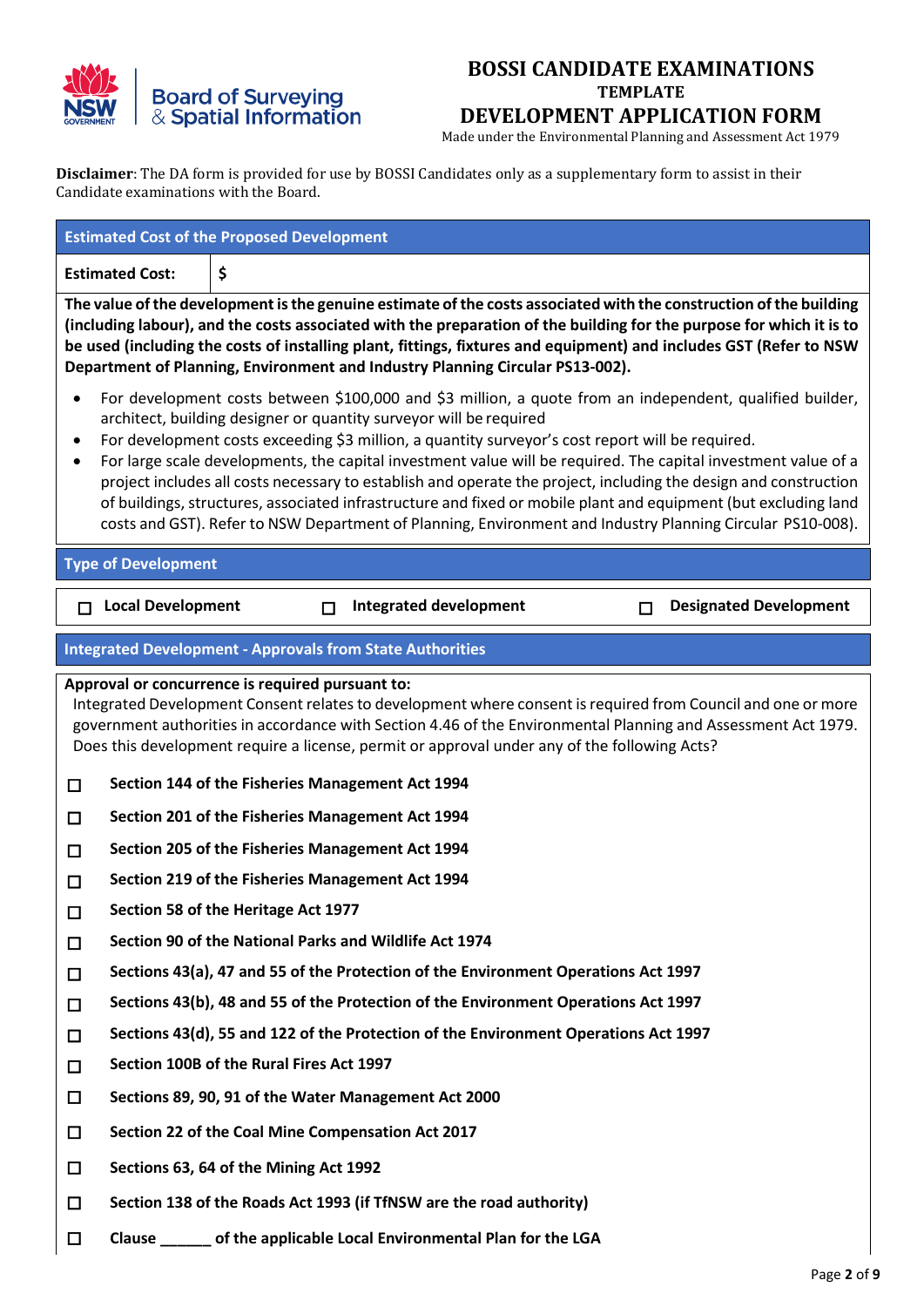

Made under the Environmental Planning and Assessment Act 1979

**Disclaimer**: The DA form is provided for use by BOSSI Candidates only as a supplementary form to assist in their Candidate examinations with the Board.

If any apply of the above apply the applicant will need to register on the NSW Planning Portal at:

<https://apps.planningportal.nsw.gov.au/prweb/IAC/>

How it Works: If an application is identified as requiring concurrence or a referral the relevant State Agency will be notified through the NSW Planning Portal. The applicant will receive an email notification from the Portal, requesting payment of any relevant agency fees. These fees can only be paid online via the Portal. A development application is not complete and cannot progress through assessment until any concurrence and referral fees have been paid.

| <b>Staged Development</b>                                                                                                                   |   |            |           |
|---------------------------------------------------------------------------------------------------------------------------------------------|---|------------|-----------|
| Is consent sought for staged development?                                                                                                   |   | YES        | <b>NO</b> |
| <b>Threatened Species</b>                                                                                                                   |   |            |           |
| Is the proposed development biodiversity compliant development?                                                                             |   | <b>YES</b> | <b>NO</b> |
| Is the proposed development likely to significantly affect threatened species,<br>populations or ecological communities, or their habitats? | □ | YES $\Box$ | <b>NO</b> |
| Does the land comprise critical habitat?                                                                                                    |   | YES        | NO.       |

#### **Supporting Documentation**

- **1 x Electronic copy of all forms and documentation.**
	- o Documentation is to be included on the USB memory stick submitted with your BOSSI exam.
	- o Please tick (where relevant) the information which has been submitted with this application:
- **Environmental Impact Statement**
- **Statement of Environmental Effects**
- **Notification plans**
- **Stormwater Drainage Statement**
- **Servicing Strategy (including preliminary engineering drawings)**
- **Plans of the Proposal (including site analysis, site plan, floor plan, elevation plan, landscape plan)**
- **Shadow Diagram**
- **Fire Safety Statement**
- **Landscape Plan**
- **BASIX Certificate**
- **Details of External Material and Finishes**
- **Traffic Assessment**
- **Flora and Fauna Assessment**
- **Bushfire Assessment pursuant to Section 110B of the Rural Fires Act 1997**
- **Bushfire Assessment or Bushfire Attack Level Assessment pursuant to Section 79BA of the Rural Fires Act 1997**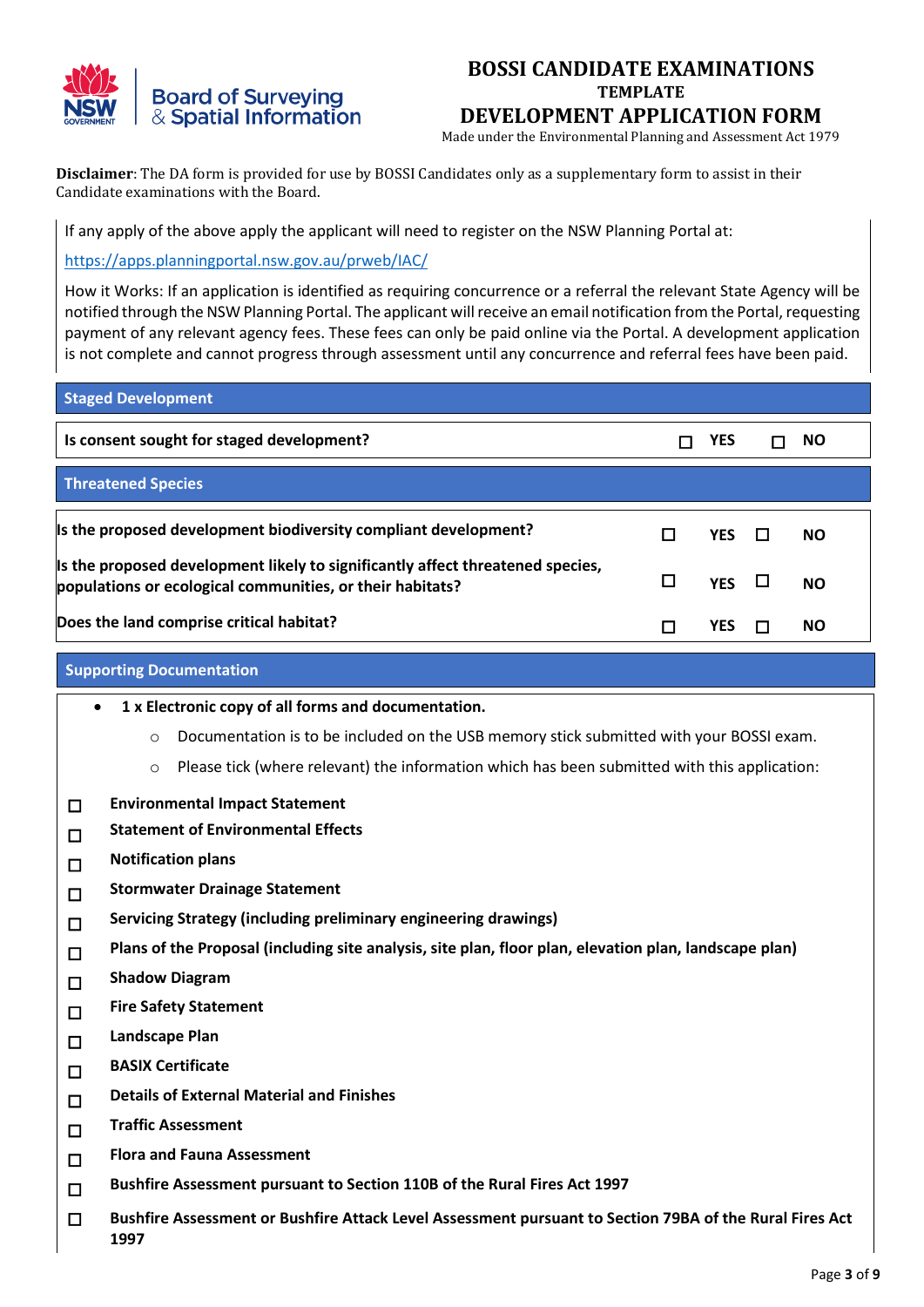

Made under the Environmental Planning and Assessment Act 1979

**Disclaimer**: The DA form is provided for use by BOSSI Candidates only as a supplementary form to assist in their Candidate examinations with the Board.

| □                                                     | <b>Aboriginal Archaeological Study</b>                                                                            |  |  |  |  |  |  |  |
|-------------------------------------------------------|-------------------------------------------------------------------------------------------------------------------|--|--|--|--|--|--|--|
| <b>Agricultural Assessment</b><br>П                   |                                                                                                                   |  |  |  |  |  |  |  |
| <b>Noise Assessment</b><br>п                          |                                                                                                                   |  |  |  |  |  |  |  |
| □                                                     | Objection pursuant to clause _______ of the applicable Local Environmental Plan for the LGA                       |  |  |  |  |  |  |  |
| <b>Construction Certificate</b>                       |                                                                                                                   |  |  |  |  |  |  |  |
| work is carried out.                                  | A Construction Certificate is required after development consent is issued and before any building or subdivision |  |  |  |  |  |  |  |
| development application.                              | An application may be lodged at the same time as your development application or any time after lodgement of the  |  |  |  |  |  |  |  |
| Is a construction certificate requested to be issued? | <b>YES</b><br><b>NO</b>                                                                                           |  |  |  |  |  |  |  |
| If yes, please complete the details below.            |                                                                                                                   |  |  |  |  |  |  |  |
| having direct benefit from the consent.               | Applicant's details - The applicant for a construction certificate must be the owner of land or the person/s      |  |  |  |  |  |  |  |
| Name:                                                 |                                                                                                                   |  |  |  |  |  |  |  |
| <b>Reference:</b><br>Company<br>(if applicable):      |                                                                                                                   |  |  |  |  |  |  |  |
| <b>Builder's Details</b>                              |                                                                                                                   |  |  |  |  |  |  |  |
| <b>Builder</b><br>ΙI                                  |                                                                                                                   |  |  |  |  |  |  |  |
| Name:                                                 | <b>License No:</b>                                                                                                |  |  |  |  |  |  |  |

**Telephone:**

**Postal Address:**

**Owner/Builder**

### **Not Known**

**Principal Certifying Authority (PCA)**

**Prior to commencement of work you must appoint a PCA. The PCA may either be Council or an Accredited Certifier. The PCA will issue Compliance Certificates for inspections and if required an Occupation Certificate.**

**Do you wish to appoint Council as PCA?** *NO NO NO NO NO NO*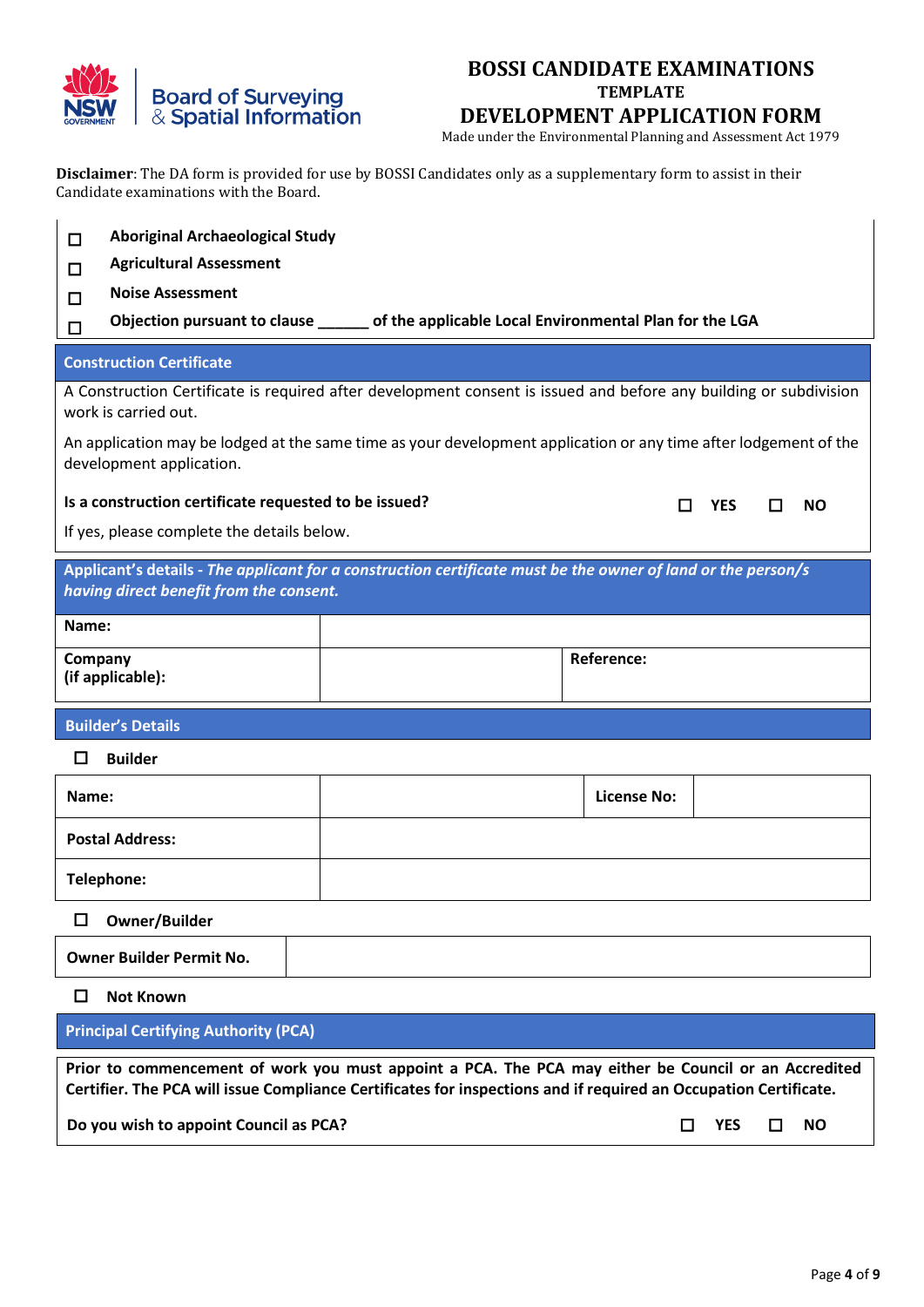

Made under the Environmental Planning and Assessment Act 1979

**Disclaimer**: The DA form is provided for use by BOSSI Candidates only as a supplementary form to assist in their Candidate examinations with the Board.

| <b>Local Government Act 1993 Approvals</b>                                                                                                                                                                                                                                                                                                                                            |  |  |  |  |  |  |
|---------------------------------------------------------------------------------------------------------------------------------------------------------------------------------------------------------------------------------------------------------------------------------------------------------------------------------------------------------------------------------------|--|--|--|--|--|--|
| All works authorised by Section 68 Local Government Act 1993 require approval from Council prior to the<br>commencement of works.                                                                                                                                                                                                                                                     |  |  |  |  |  |  |
| Do you need an approval under Section 68 of the Local Government Act 1993?<br><b>YES</b><br><b>NO</b><br>H                                                                                                                                                                                                                                                                            |  |  |  |  |  |  |
| The following activities require approval under Section 68 of the Local Government Act 1993. Approvals may either<br>be sought with this development application or at a later date. If approval is sought with this development<br>application, the relevant box should be selected, and appropriate information supplied                                                            |  |  |  |  |  |  |
| <b>Sewage Management Systems</b>                                                                                                                                                                                                                                                                                                                                                      |  |  |  |  |  |  |
| $\Box$<br>Install or construct a waste treatment device (An Approval to Operate application is also required):                                                                                                                                                                                                                                                                        |  |  |  |  |  |  |
| <b>Absorption Trench</b><br>Other<br>$\Box$<br>Aerated System (AWTS)<br>$\Box$<br>$\Box$<br>Pump out<br>ப                                                                                                                                                                                                                                                                             |  |  |  |  |  |  |
| Residential<br>□<br>Commercial/Industrial<br>$\Box$<br>Commercial/Industrial (50+<br>Size of system:<br>□<br>(servicing up to 49 people)<br>people)<br>Buildings and fixtures to be connected:<br>$\bullet$<br>Septic Tank/Collection Well Capacities (if applicable): Number of Persons:<br>٠<br>Installers Details: Contact Person: Licence No: Phone: Postal Address:<br>$\bullet$ |  |  |  |  |  |  |
| □<br>Alterations to an existing sewerage management system                                                                                                                                                                                                                                                                                                                            |  |  |  |  |  |  |
| Pump out<br>Other<br>□<br>Aerated System (AWTS)<br>□<br>Absorption Trench<br>$\Box$<br>ப                                                                                                                                                                                                                                                                                              |  |  |  |  |  |  |
| □<br>New connection to an existing sewerage management facility<br>□<br>Carry out sewerage/ stormwater/ water supply work where Council is the water authority                                                                                                                                                                                                                        |  |  |  |  |  |  |
| <b>Other Section 68 Activities</b>                                                                                                                                                                                                                                                                                                                                                    |  |  |  |  |  |  |
| □<br>Use a building or install and use a temporary structure as a place of entertainment, religious or public meeting<br>place                                                                                                                                                                                                                                                        |  |  |  |  |  |  |
| $\Box$<br>Install a domestic oil or solid fuel heating appliance                                                                                                                                                                                                                                                                                                                      |  |  |  |  |  |  |
| □<br>Install a manufactured home, moveable dwelling or associated structure                                                                                                                                                                                                                                                                                                           |  |  |  |  |  |  |
| Other please specify below (Including use of Council land, etc.)<br>◻                                                                                                                                                                                                                                                                                                                 |  |  |  |  |  |  |
|                                                                                                                                                                                                                                                                                                                                                                                       |  |  |  |  |  |  |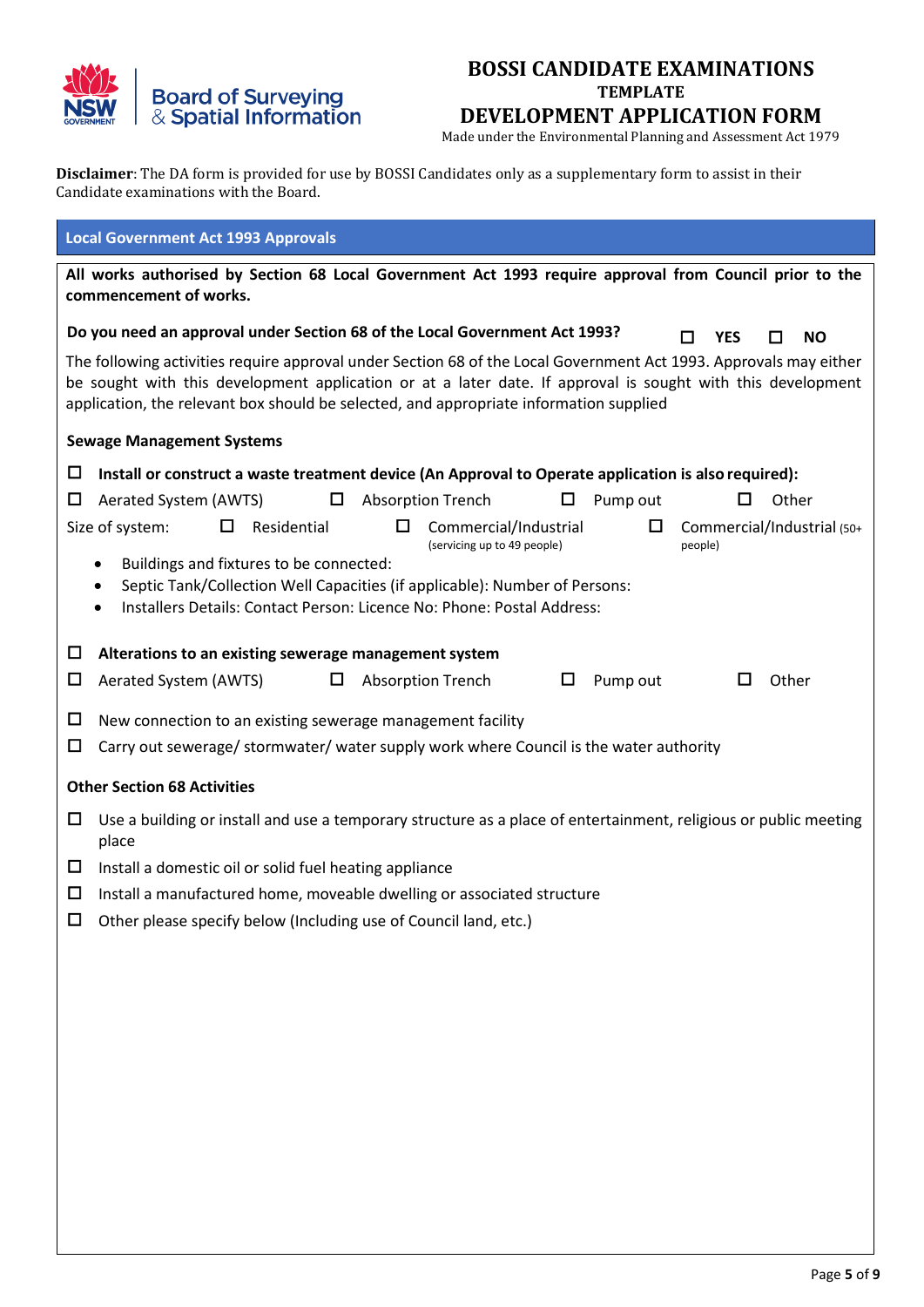

Made under the Environmental Planning and Assessment Act 1979

**Disclaimer**: The DA form is provided for use by BOSSI Candidates only as a supplementary form to assist in their Candidate examinations with the Board.

| <b>Roads Act 1993 Approvals</b>                                                                                                                                                             |                                                                                                                                                                                                   |                                                                              |                      |                                |                                        |            |   |                   |
|---------------------------------------------------------------------------------------------------------------------------------------------------------------------------------------------|---------------------------------------------------------------------------------------------------------------------------------------------------------------------------------------------------|------------------------------------------------------------------------------|----------------------|--------------------------------|----------------------------------------|------------|---|-------------------|
| All works authorised by Section 138 Roads Act 1993 require approval from Council prior to the<br>commencement of works.<br>Do you need an approval under Section 138 of the Roads Act 1993? |                                                                                                                                                                                                   |                                                                              |                      |                                |                                        |            |   |                   |
|                                                                                                                                                                                             | <b>YES</b><br><b>NO</b><br>$\Box$<br>□<br><b>Disclosure of Political Donations and Gifts</b>                                                                                                      |                                                                              |                      |                                |                                        |            |   |                   |
|                                                                                                                                                                                             |                                                                                                                                                                                                   |                                                                              |                      |                                |                                        |            |   |                   |
|                                                                                                                                                                                             | A disclosure must be made by any person who has a financial interest in a planning application and who has<br>made a reportable political donation in the 2 years before the application was made |                                                                              |                      |                                |                                        |            |   |                   |
|                                                                                                                                                                                             |                                                                                                                                                                                                   | Do you have a reportable political donation to declare?                      |                      |                                | $\blacksquare$                         | <b>YES</b> | П | <b>NO</b>         |
|                                                                                                                                                                                             |                                                                                                                                                                                                   | If yes, please complete the disclosure of Political Donations and Gifts Form |                      |                                |                                        |            |   |                   |
| Lodgement                                                                                                                                                                                   |                                                                                                                                                                                                   |                                                                              |                      |                                |                                        |            |   |                   |
|                                                                                                                                                                                             |                                                                                                                                                                                                   | Schedule - To be Completed for a Construction Certificate                    |                      |                                |                                        |            |   |                   |
|                                                                                                                                                                                             |                                                                                                                                                                                                   | <b>For the Bureau of Statistics</b>                                          |                      |                                |                                        |            |   |                   |
| <b>Owner Sector:</b>                                                                                                                                                                        |                                                                                                                                                                                                   | $\Box$                                                                       | Government Ownership |                                | $\Box$                                 |            |   | Private Ownership |
| <b>Type of Work:</b>                                                                                                                                                                        |                                                                                                                                                                                                   |                                                                              |                      |                                |                                        |            |   |                   |
|                                                                                                                                                                                             |                                                                                                                                                                                                   | <b>Alteration and Additions</b>                                              |                      |                                | Demolition of Existing Building        |            |   |                   |
|                                                                                                                                                                                             |                                                                                                                                                                                                   | Refurbishment                                                                |                      |                                | Conversion of non-residential building |            |   |                   |
|                                                                                                                                                                                             |                                                                                                                                                                                                   | Relocation                                                                   |                      | <b>New Building</b>            |                                        |            |   |                   |
|                                                                                                                                                                                             |                                                                                                                                                                                                   | <b>Building Description:</b>                                                 |                      |                                |                                        |            |   |                   |
|                                                                                                                                                                                             | 011                                                                                                                                                                                               | Separate House                                                               |                      | 012                            | Kit House                              |            |   |                   |
|                                                                                                                                                                                             | 019                                                                                                                                                                                               | Transportable/Relocatable Home                                               |                      | 021                            | Single Storey                          |            |   |                   |
|                                                                                                                                                                                             | 022                                                                                                                                                                                               | Two or More Storeys                                                          |                      | 023                            | One or Two Storeys                     |            |   |                   |
|                                                                                                                                                                                             | 024                                                                                                                                                                                               | <b>Three Storeys</b>                                                         |                      | 025                            | Four or More Storeys (with elevator)   |            |   |                   |
|                                                                                                                                                                                             | 026                                                                                                                                                                                               | Flat, Unit or Apartment attached to House                                    |                      |                                | <b>Hotel or Motel</b>                  |            |   |                   |
|                                                                                                                                                                                             | 031                                                                                                                                                                                               | Hotel or Motel with Attached Flat, Unit or Apartment                         |                      | 040                            | Shop                                   |            |   |                   |
|                                                                                                                                                                                             | 041                                                                                                                                                                                               | Shop with Attached Flat, Unit or Apartment                                   |                      | 050                            | Factory                                |            |   |                   |
|                                                                                                                                                                                             | 051                                                                                                                                                                                               | Factory with Attached Flat, Unit or Apartment                                |                      | 060                            | Office                                 |            |   |                   |
|                                                                                                                                                                                             | 061                                                                                                                                                                                               | Office with Attached Flat, Unit or Apartment                                 | 070                  | <b>Other Business Premises</b> |                                        |            |   |                   |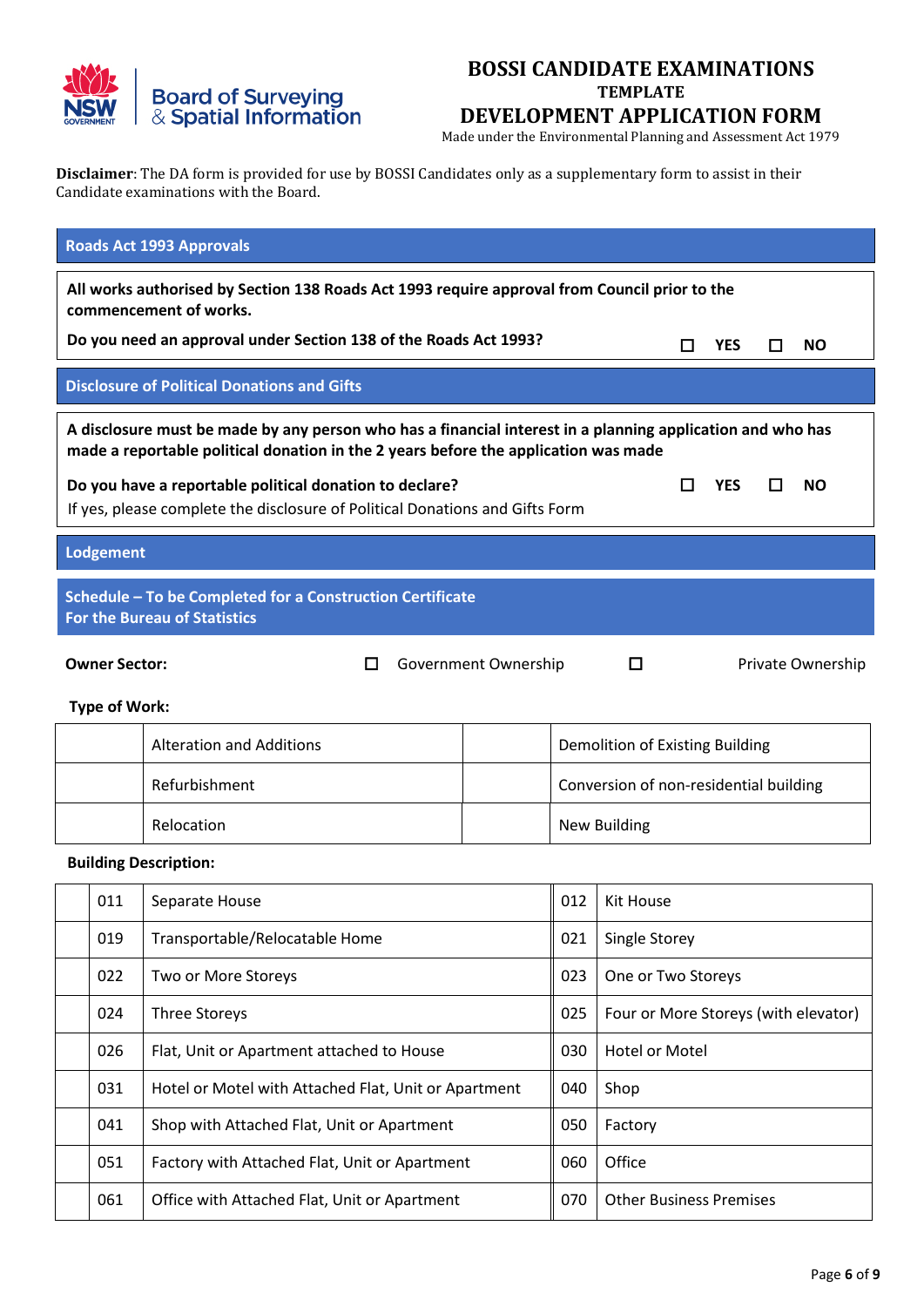

Made under the Environmental Planning and Assessment Act 1979

**Disclaimer**: The DA form is provided for use by BOSSI Candidates only as a supplementary form to assist in their Candidate examinations with the Board.

| 071 | Other Business Premises with Attached Flat, Unit<br>or Apartment           | 080 | <b>Education Building</b>                              |
|-----|----------------------------------------------------------------------------|-----|--------------------------------------------------------|
| 081 | Education Building with Attached Flat, Unit or Apartment                   | 090 | <b>Religious Building</b>                              |
| 091 | Religious Building with Attached Flat, Unit or Apartment                   | 100 | <b>Heath Building</b>                                  |
| 101 | Health Building with Attached Flat, Unit or Apartment                      | 110 | <b>Entertainment and Recreation</b><br><b>Building</b> |
| 111 | Education and Recreation Building with Attached<br>Unit, Flat or Apartment | 120 | <b>Miscellaneous Building</b>                          |
| 121 | Miscellaneous Building with Attached Unit, Flat<br>or Apartment            | 012 | Kit House                                              |

**Details:**

| Is the development a detached dwelling?         |    |
|-------------------------------------------------|----|
| Is the development a dual occupancy?            |    |
| Number of dwellings                             |    |
| Gross floor area of new building work ( $m2$ )  |    |
| Number of existing dwellings                    |    |
| Number of storeys (including underground floor) |    |
| Number of dwellings to be demolished            |    |
| <b>Estimated value</b>                          | \$ |

#### **Materials**

Please select the materials to be used in the construction of the new building.

| Walls: |                   |  |                | Roof: |              |  |                   |
|--------|-------------------|--|----------------|-------|--------------|--|-------------------|
|        | Brick (double)    |  | Brick (veneer) |       | <b>Tiles</b> |  | Concrete or Slate |
|        | Concrete or Stone |  | Fibre cement   |       | Fibre cement |  | Steel             |
|        | Timber            |  | Curtain glass  |       | Aluminium    |  | Other             |
|        | Steel             |  | Aluminium      |       | Unknown      |  |                   |
|        | Other             |  | Unknown        |       |              |  |                   |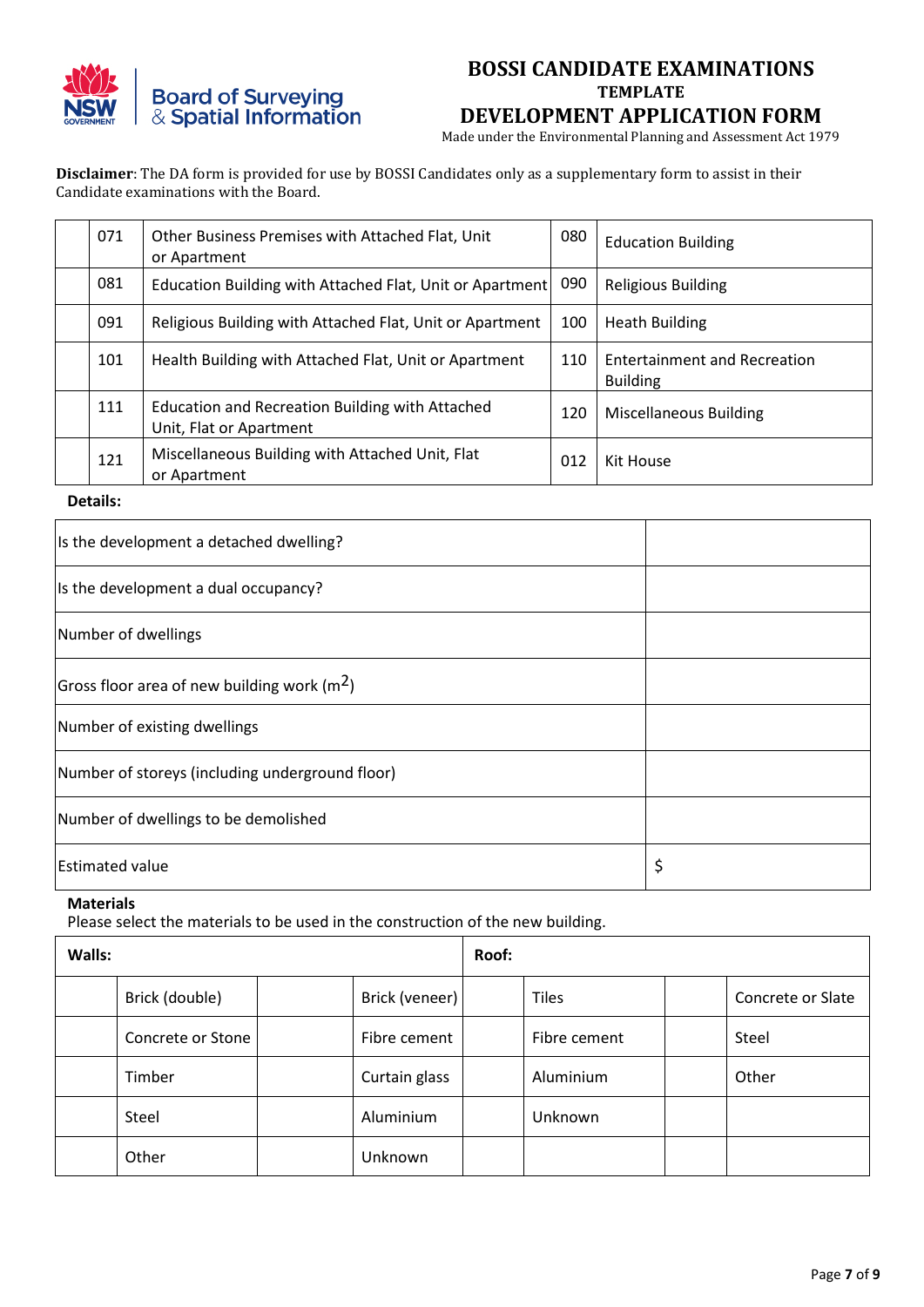

Made under the Environmental Planning and Assessment Act 1979

**Disclaimer**: The DA form is provided for use by BOSSI Candidates only as a supplementary form to assist in their Candidate examinations with the Board.

| Floor: |              |  | Frame:               |  |           |  |         |
|--------|--------------|--|----------------------|--|-----------|--|---------|
|        | <b>Tiles</b> |  | Concrete or<br>Slate |  | Timber    |  | Other   |
|        | Steel        |  | Fibre cement         |  | Steel     |  | Unknown |
|        | Aluminium    |  | Other                |  | Aluminium |  |         |
|        | Unknown      |  |                      |  |           |  |         |

#### **Privacy Statement:**

The information you supply comprises of a public register which may be viewed by anyone on request.

| <b>Owner's Details</b>                                                                                                                                                                                                                                                                                              |  |
|---------------------------------------------------------------------------------------------------------------------------------------------------------------------------------------------------------------------------------------------------------------------------------------------------------------------|--|
| Name:                                                                                                                                                                                                                                                                                                               |  |
| <b>Company Contact:</b>                                                                                                                                                                                                                                                                                             |  |
| Email:                                                                                                                                                                                                                                                                                                              |  |
| Telephone:                                                                                                                                                                                                                                                                                                          |  |
| declare that the USB submitted to BOSSI contains a full and accurate copy of all documents<br>(including application form, plans and supporting reports) lodged with this application. The<br>$\Box$ (TICK HERE)<br>electronic copy has been submitted in accordance with the relevant electronic lodgement policy. |  |

### **Owner**

All owners are to sign the form (additional requirements for other types of ownerships may apply below).

#### **Company or Organisation**

If the owner is a company, the nature of the position and authority of the signatory must be stated.

#### **Joint wall or Fence**

When works affect a joint wall or fence, consent of all property owners is required (e.g. detached dual occupancy or boundary fences).

#### **Signing on Owners Behalf**

If you are signing on the owner's behalf as the owner's legal representative, you must state the nature of your legal authority and attach documentary evidence (e.g. power of attorney, executor, trustee, company director, etc).

#### **Strata Title or Body Corporate**

If the property is a unit under strata title, then the signature of each of the strata title owners must be provided. If any works are proposed on common property in a Community Title scheme, the signature of each of the owners must be provided.

#### **New Owner**

If the property has recently been sold, documentary evidence of the sale must be provided such as one of the following:

- A copy of the Certificate of Title; or
- Previous owner(s) to provide owner(s) consent.